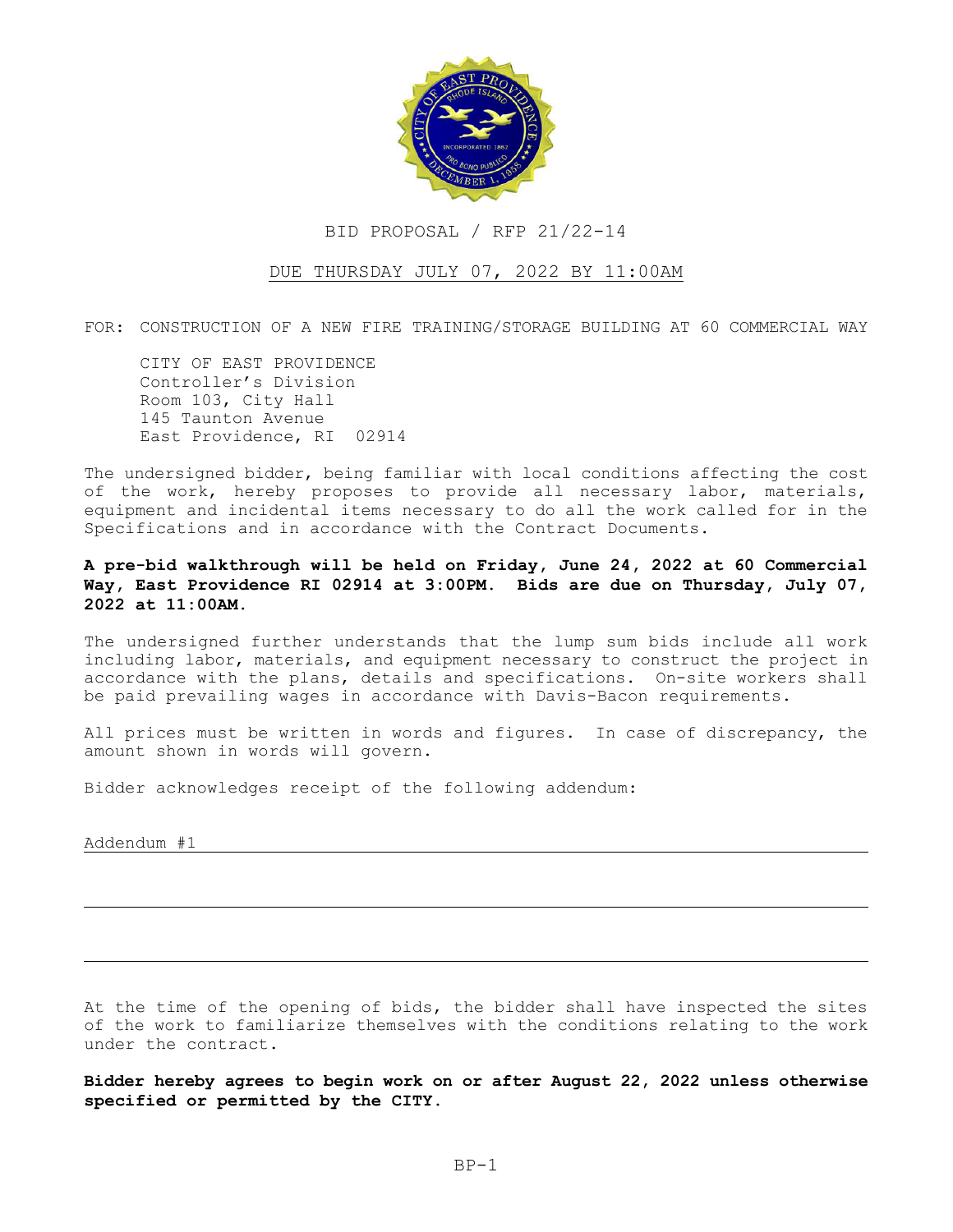The undersigned bidder submits herewith Bid Security in the form of a Bid Bond or a Certified Check, in favor of the City of East Providence, in the amount not less than five (5) percent of the total amount bid in dollars, and agrees and consents that, if they are the successful bidder, the Bid Security shall be forfeited to the City of East Providence as liquidated damages, if the required Contract and Surety Bond are not executed within ten (10) days from the date of the NOTICE OF AWARD.

LIQUIDATED DAMAGES will be assessed at the rate of \$500.00 per day for each day beyond the contract length herein stipulated.

The undersigned bidder further agrees to pay the premiums for the Surety Bond (Performance, Labor and Materials Payment Bonds) for which said premiums are to be included in the Bid Price.

| BIDDING FIRM:<br>$\sim$ |
|-------------------------|
|-------------------------|

| NUMBER & STREET |  |  |
|-----------------|--|--|
|                 |  |  |

CITY/STATE/ZIP:

SIGNATURE:

TITLE:

DATE:

| TELEPHONE NO.: |
|----------------|
|----------------|

Being a Corporation, incorporated under the Laws of the State of

> (Partnership) (Individual)

> > Composed of officers, partners or owner as follows:

(President, Owner, Partner)

(Corporate Seal)